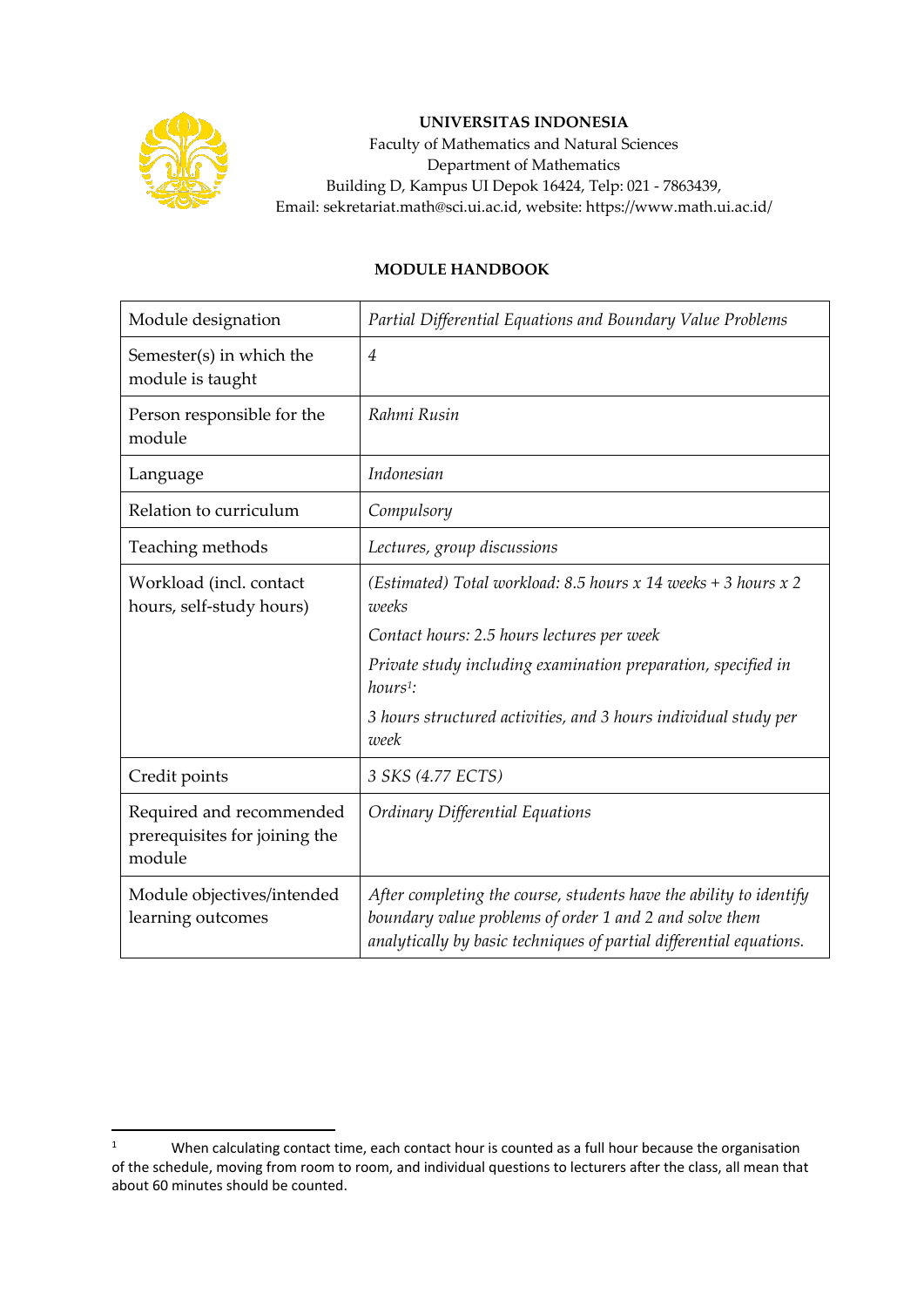| Content                  | 1. PDE Models, classification of PDE's and type of boundary<br>conditions, characteristics coordinates and canonical form.                                                                                                                                                                                                                                                                                            |
|--------------------------|-----------------------------------------------------------------------------------------------------------------------------------------------------------------------------------------------------------------------------------------------------------------------------------------------------------------------------------------------------------------------------------------------------------------------|
|                          | Conservation Laws, The method of characteristics, singular<br>2.<br>solution of wave equations of order 1 (shockwave).                                                                                                                                                                                                                                                                                                |
|                          | Diffusion, Vibrations and Acoustics, Steady-State solutions<br>3.<br>of order 1 dan 2 PDE's, Laplace's Equations.                                                                                                                                                                                                                                                                                                     |
|                          | Cauchy problem for the heat equation, Cauchy problem for<br>4.<br>the wave equation, semi-infinite domains.                                                                                                                                                                                                                                                                                                           |
|                          | Well-Posed problems, Sources and Duhamel's principle<br>5.<br>Laplace transforms & Fourier transforms.<br>6.<br>Fourier method and orthogonal expansions.<br>7.<br>Overview of separation of variables.<br>8.<br>Sturm-Liouville problems, generalization and singular<br>9.<br>problems.<br>10. Laplace's equation with bounded domain, cooling of a sphere.<br>11. Diffusion in a disk, sources on bounded domains. |
| <b>Examination</b> forms | Class activities : Quiz, homework<br>1.                                                                                                                                                                                                                                                                                                                                                                               |
|                          | Group discussion sessions<br>2.                                                                                                                                                                                                                                                                                                                                                                                       |
|                          | Mid-term examination<br>3.                                                                                                                                                                                                                                                                                                                                                                                            |
|                          | Final examination<br>4.                                                                                                                                                                                                                                                                                                                                                                                               |
| Study and examination    | The final mark will be weighted as follows:                                                                                                                                                                                                                                                                                                                                                                           |
|                          |                                                                                                                                                                                                                                                                                                                                                                                                                       |
| requirements             | Homework (20%).<br>1.                                                                                                                                                                                                                                                                                                                                                                                                 |
|                          | Written Quiz (20%).<br>2.                                                                                                                                                                                                                                                                                                                                                                                             |
|                          | Mid-term examination (30%).<br>3.                                                                                                                                                                                                                                                                                                                                                                                     |
|                          | Final examinations (30%).<br>4.<br>To succesfully pass the module it requires minimum 55% of the                                                                                                                                                                                                                                                                                                                      |
|                          | total mark.                                                                                                                                                                                                                                                                                                                                                                                                           |
|                          | Mark<br>Grade<br>A                                                                                                                                                                                                                                                                                                                                                                                                    |
|                          | $85 - 100$<br>$80 - 85$<br>$A-$                                                                                                                                                                                                                                                                                                                                                                                       |
|                          | $75 - 80$<br>$B+$                                                                                                                                                                                                                                                                                                                                                                                                     |
|                          | $70 - 575$<br>B                                                                                                                                                                                                                                                                                                                                                                                                       |
|                          | $65 - 570$<br>$B-$                                                                                                                                                                                                                                                                                                                                                                                                    |
|                          | $60 - 5$<br>$C+$                                                                                                                                                                                                                                                                                                                                                                                                      |
|                          | $55 - 60$<br>$\mathcal{C}_{0}$                                                                                                                                                                                                                                                                                                                                                                                        |
|                          | $40 - 55$<br>D                                                                                                                                                                                                                                                                                                                                                                                                        |
|                          | $<$ 40<br>E                                                                                                                                                                                                                                                                                                                                                                                                           |